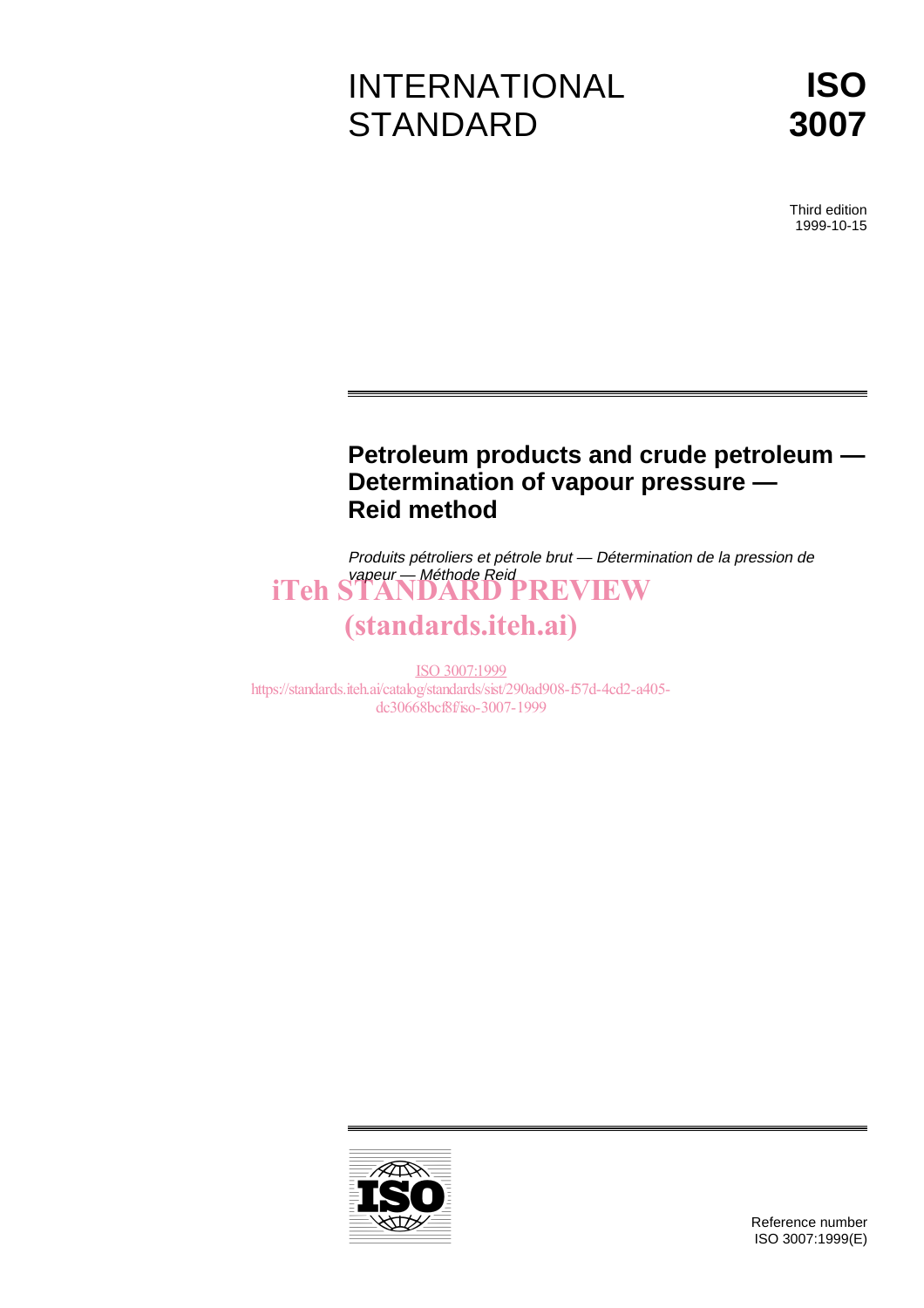## **Contents**

| https://standards.iteh.ai/catalog/standards/sist/290ad908-f57d-4cd2-a405- |  |
|---------------------------------------------------------------------------|--|
|                                                                           |  |
|                                                                           |  |
|                                                                           |  |
|                                                                           |  |
|                                                                           |  |
|                                                                           |  |
|                                                                           |  |
|                                                                           |  |
|                                                                           |  |

C ISO 1999

International Organization for Standardization<br>Case postale 56 • CH-1211 Genève 20 • Switzerland Internet iso@iso.ch

Printed in Switzerland

All rights reserved. Unless otherwise specified, no part of this publication may be reproduced or utilized in any form or by any means, electronic or mechanical, including photocopying and microfilm, without permission in writing from the publisher.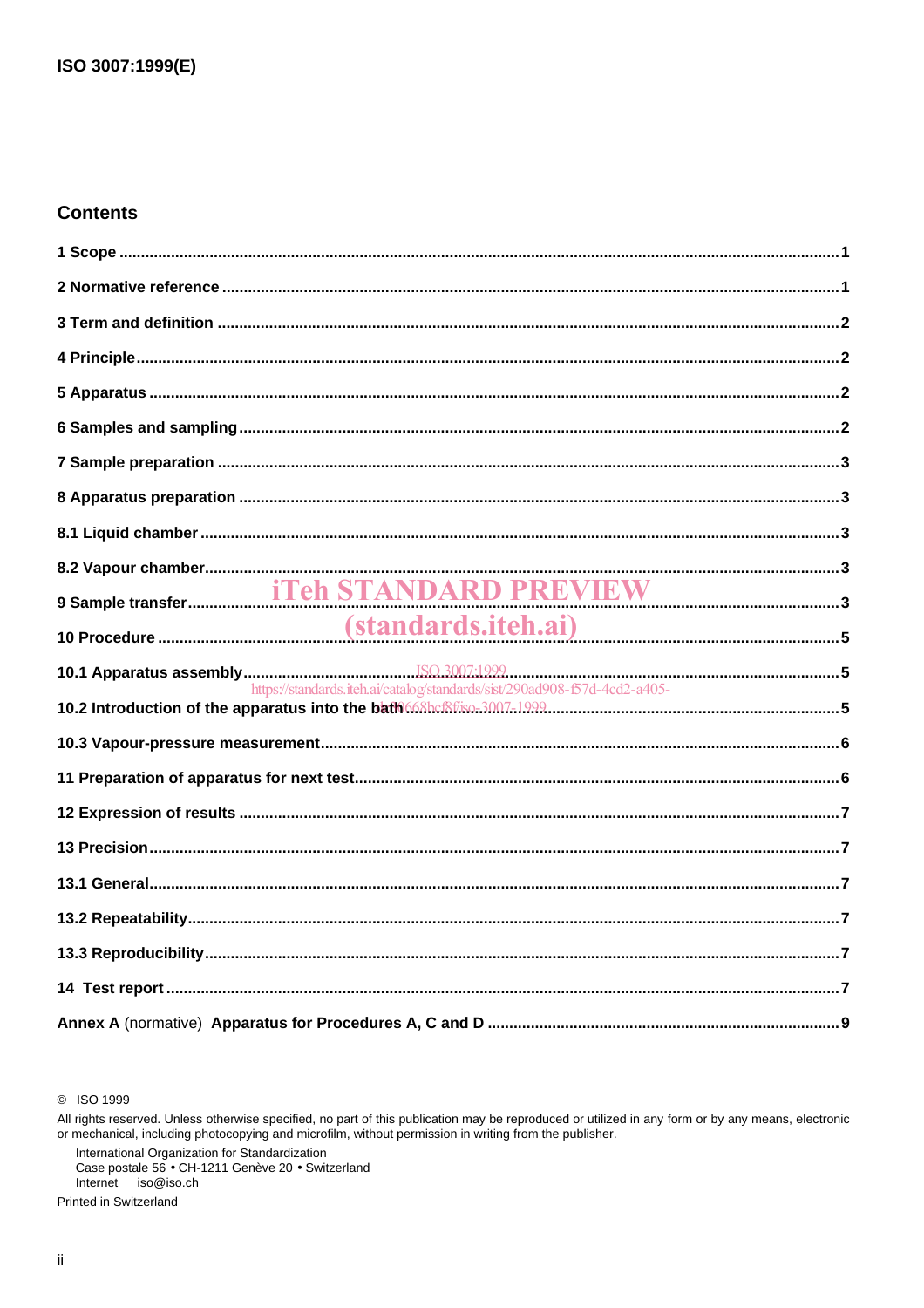## iTeh STANDARD PREVIEW (standards.iteh.ai)

ISO 3007:1999 https://standards.iteh.ai/catalog/standards/sist/290ad908-f57d-4cd2-a405 dc30668bcf8f/iso-3007-1999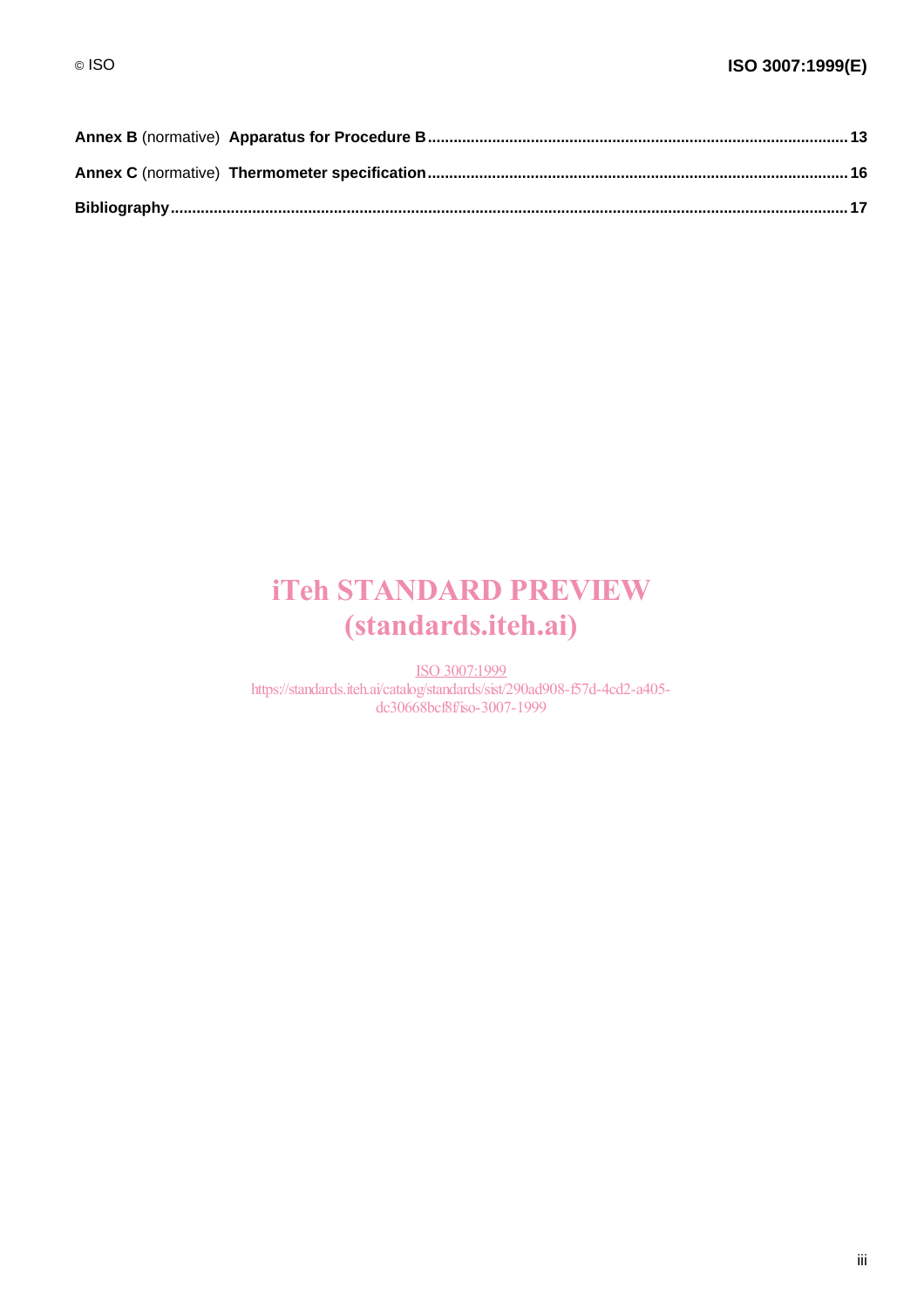## **Foreword**

ISO (the International Organization for Standardization) is a worldwide federation of national standards bodies (ISO member bodies). The work of preparing International Standards is normally carried out through ISO technical committees. Each member body interested in a subject for which a technical committee has been established has the right to be represented on that committee. International organizations, governmental and non-governmental, in liaison with ISO, also take part in the work. ISO collaborates closely with the International Electrotechnical Commission (IEC) on all matters of electrotechnical standardization.

International Standard are drafted in accordance with the rules given in the ISO/IEC Directives, Part 3.

Draft International Standards adopted by the technical committees are circulated to the member bodies for voting. Publication as an International Standard requires approval by at least 75 % of the member bodies casting a vote.

International Standard ISO 3007 was prepared by Technical Committee ISO/TC 28, Petroleum products and lubricants.

This third edition cancels and replaces the second edition (ISO 3007:1986), of which it constitutes a technical revision.

Annexes A, B and C form an integral part of this International Standard. iTeh STANDARD PREVIEW (standards.iteh.ai)

> ISO 3007:1999 https://standards.iteh.ai/catalog/standards/sist/290ad908-f57d-4cd2-a405 dc30668bcf8f/iso-3007-1999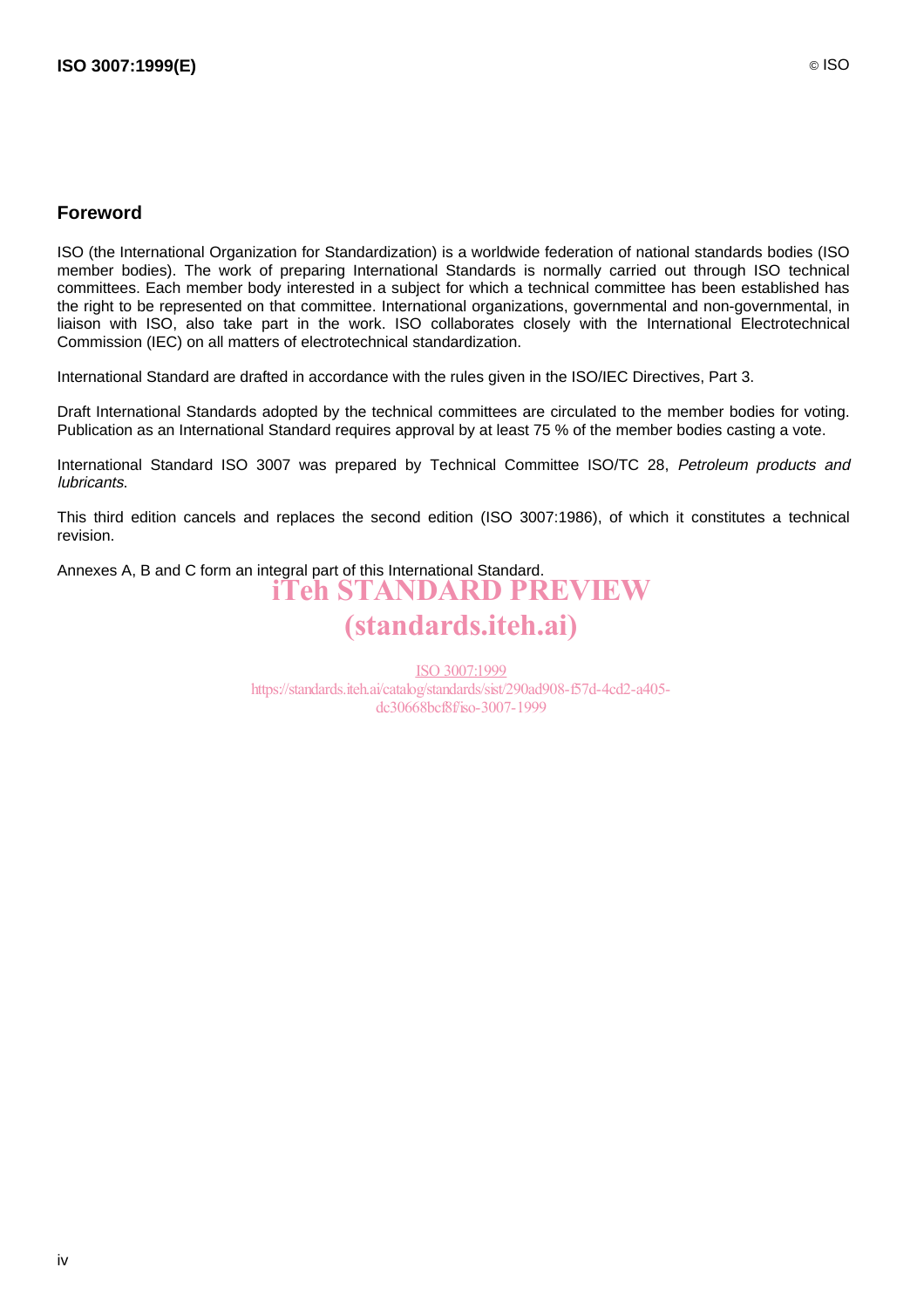## **Petroleum products and crude petroleum — Determination of vapour pressure — Reid method**

**WARNING — The use of this International Standard may involve hazardous materials, operations and equipment. This International Standard does not purport to address all of the safety problems associated with its use. It is the responsibility of the user of this International Standard to establish appropriate safety and health practices and determine the applicability of regulatory limitations prior to use.**

## **1 Scope**

This International Standard specifies a method for the determination of the vapour pressure of liquid petroleum products consisting of essentially or wholly of hydrocarbon components, or containing oxygenated hydrocarbons of specific types and at specified maximum concentrations. The method does not apply outside these concentration levels, nor to any blends containing methanol or other oxygenated hydrocarbons not covered in note 1.

NOTE 1 The maximum concentration of ethers containing 5 or more carbon atoms is 15 % (*V*/*V*), and for ethanol is 10 % (*V/V*). For higher alcohols, the maximum concentration is  $\widetilde{Y}$  ( $\widetilde{X}$   $\widetilde{Y}$   $\widetilde{Y}$   $\widetilde{Y}$   $\widetilde{Y}$   $\widetilde{Y}$   $\widetilde{Y}$   $\widetilde{Y}$   $\widetilde{Y}$   $\widetilde{Y}$   $\widetilde{Y}$   $\widetilde{Y}$   $\widetilde{Y}$   $\widetilde{Y}$   $\widetilde{Y}$ 

NOTE 2 For the purposes of this International Standard, the term "%(V/V") is used to represent the volume fraction of a<br>material. material.

For petroleum products containing methanol, or other oxygenated hydrocarbons outside the scope of note 1, a dry vapour-pressure test method should be used. For liquefied petroleum gases (SQ44256 should be used. The test method may be applied to volatile crude petroleum with <sub>0</sub>87 yapour pressure exceeding 10 kPa, although the precision has not been evaluated.

Four procedures are described in this International Standard. Procedures A and B are alternative apparatus configurations for products with a Reid vapour pressure up to 180 kPa, Procedure C is applied to liquid products with a Reid vapour pressure above 180 kPa, and Procedure D applies to aviation gasolines with a Reid vapour pressure of approximately 50 kPa.

Vapour pressure is an important physical property of volatile liquids, and has critical performance implications for automotive and aviation gasolines. Vapour pressure is also one of the properties affecting atmospheric evaporation, and is therefore increasingly used in regulations relating to emissions and air quality control. Vapour pressure is also a critical property limiting the performance and safety of operation of equipment during transfer operations.

NOTE Because the external atmospheric pressure is counteracted by the atmospheric pressure initially in the vapour chamber, the Reid vapour pressure is approximately the "absolute" vapour pressure at 37,8 °C. The Reid vapour pressure differs from the true vapour pressure of the sample owing to slight vaporization of the sample and the pressure of water vapour and air in the confined space.

## **2 Normative reference**

The following normative document contains provisions which, through reference in this text, constitute provisions of this International Standard. For dated references, subsequent amendments to, or revisions of, such publications do not apply. However, parties to agreements based on this International Standard are encouraged to investigate the possibility of applying the most recent edition of the normative document indicated below. For undated references, the latest edition of the normative document referred to applies. Members of ISO and IEC maintain registers of currently valid International Standards.

ISO 3170:1988, Petroleum liquids — Manual sampling.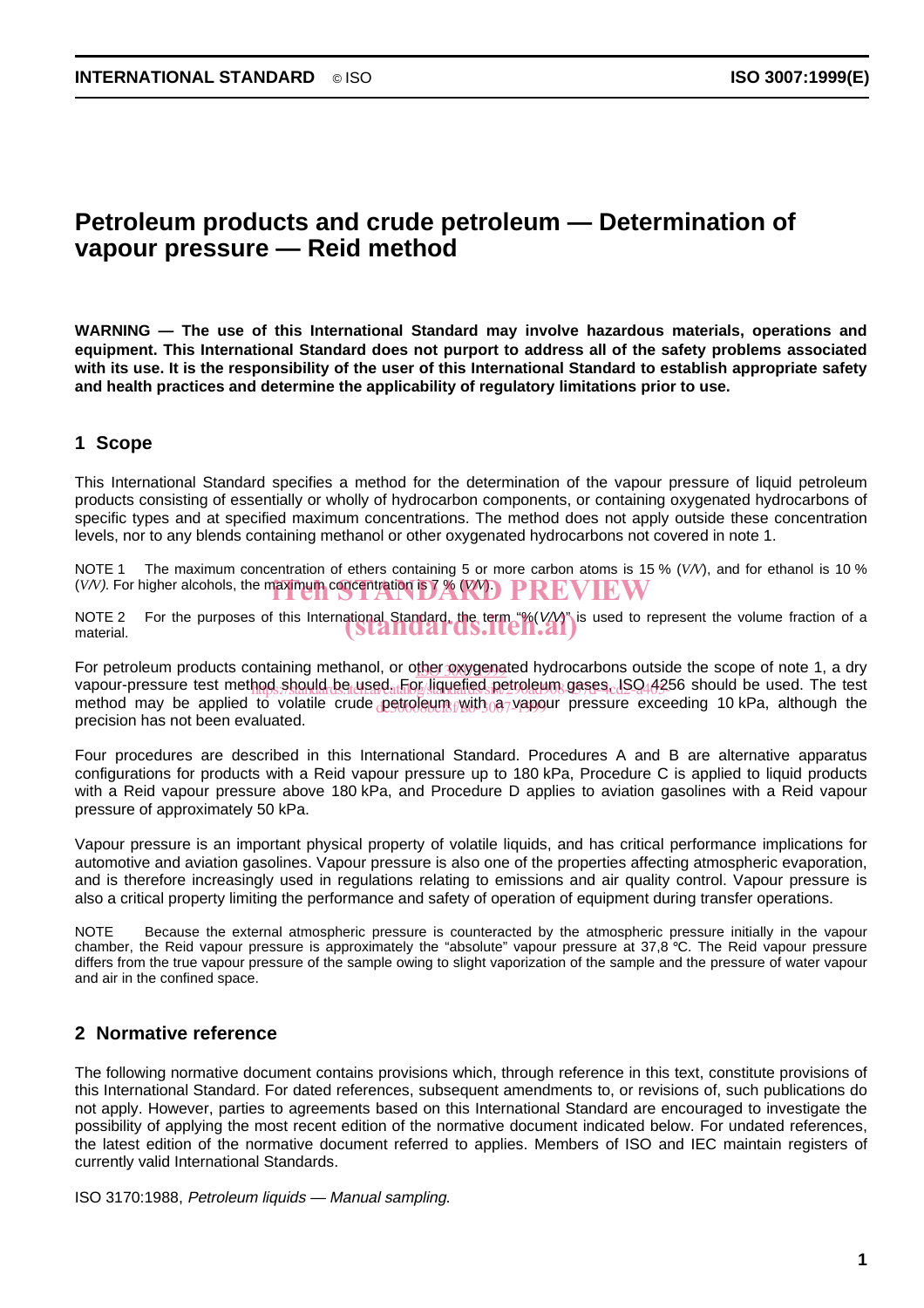## **3 Term and definition**

For the purposes of this International Standard, the following term and definition applies.

#### **3.1**

#### **Reid vapour pressure**

absolute vapour pressure exerted by a liquid under the specific conditions of test temperature, vapour:liquid ratio, and air and water saturation described in this International Standard

## **4 Principle**

The liquid chamber of the Reid vapour-pressure apparatus is filled with the chilled sample and connected to the vapour chamber that has been preheated to 37,8 °C. The assembled apparatus is immersed in a bath at 37,8 °C until constant pressure is observed. The pressure reading, corrected if necessary, is the Reid vapour pressure.

## **5 Apparatus**

The apparatus for Procedures A, C and D is described in annex A. The apparatus for Procedure B is described in annex B.

**5.1 Cooling bath**, to cool the samples to 0 °C to 1 °C and the liquid chamber to below 5 °C. An ice water bath or a refrigerator, with freezer compartment, are suitable.

NOTE Solid carbon dioxide is not a suitable cooling medium due to its solubility in gasolines, which may lead to erroneous results. (standards.iteh.ai)

#### **6 Samples and sampling** ISO 3007:1999

https://standards.iteh.ai/catalog/standards/sist/290ad908-f57d-4cd2-a405-

**6.1** The extreme sensitivity of vapour-pressure measurements to losses through evaporation and the resulting changes in composition, is such as to require the utmost precaution and the most meticulous care in the taking and handling of samples.

**6.2** Unless otherwise specified, the samples shall be obtained by the procedures described in ISO 3170.

NOTE The taking of automatic in-line samples is not recommended for this International Standard, unless a variablevolume sample receiver is used. The use of a fixed-volume receiver, pressurized or not, may result in light-end loss from the product.

**6.3** For procedures A, B and D, the sample containers shall be of 1 litre capacity, and shall be filled to 70 % to 80 % capacity with the sample. For Procedure C, the sample container shall be of a minimum of 0,5 litre capacity.

NOTE With agreement between all the parties concerned, smaller samples, down to 0,3 litre minimum, may be taken when sampling inerted vessels for vapour-pressure measurement exclusively. These samples should be placed in sample containers with the ullage requirements specified in 6.3. Precision on samples of less than that specified in 6.3 has not been determined.

**6.4** Sample containers shall be leak-free. Discard containers found to have any visible leak, and obtain a new sample.

**6.5** Official samples frequently require specific sampling arrangements, including a separate sample for the Reid vapour-pressure determination, and possibly the presence of a cooling bath or an insulated carrier at the sampling site (see also the note to 6.3). Regulations and/or specifications shall be consulted for any special instructions for sampling before samples are taken.

**6.6** In all cases, protect the samples between the sampling point and the cooling bath (5.1) from excessive heat.

**6.7** The Reid vapour-pressure determination shall be performed on the first test portion withdrawn from the sample container. The remaining sample in the container shall not be used for a second determination. If necessary, obtain a new sample.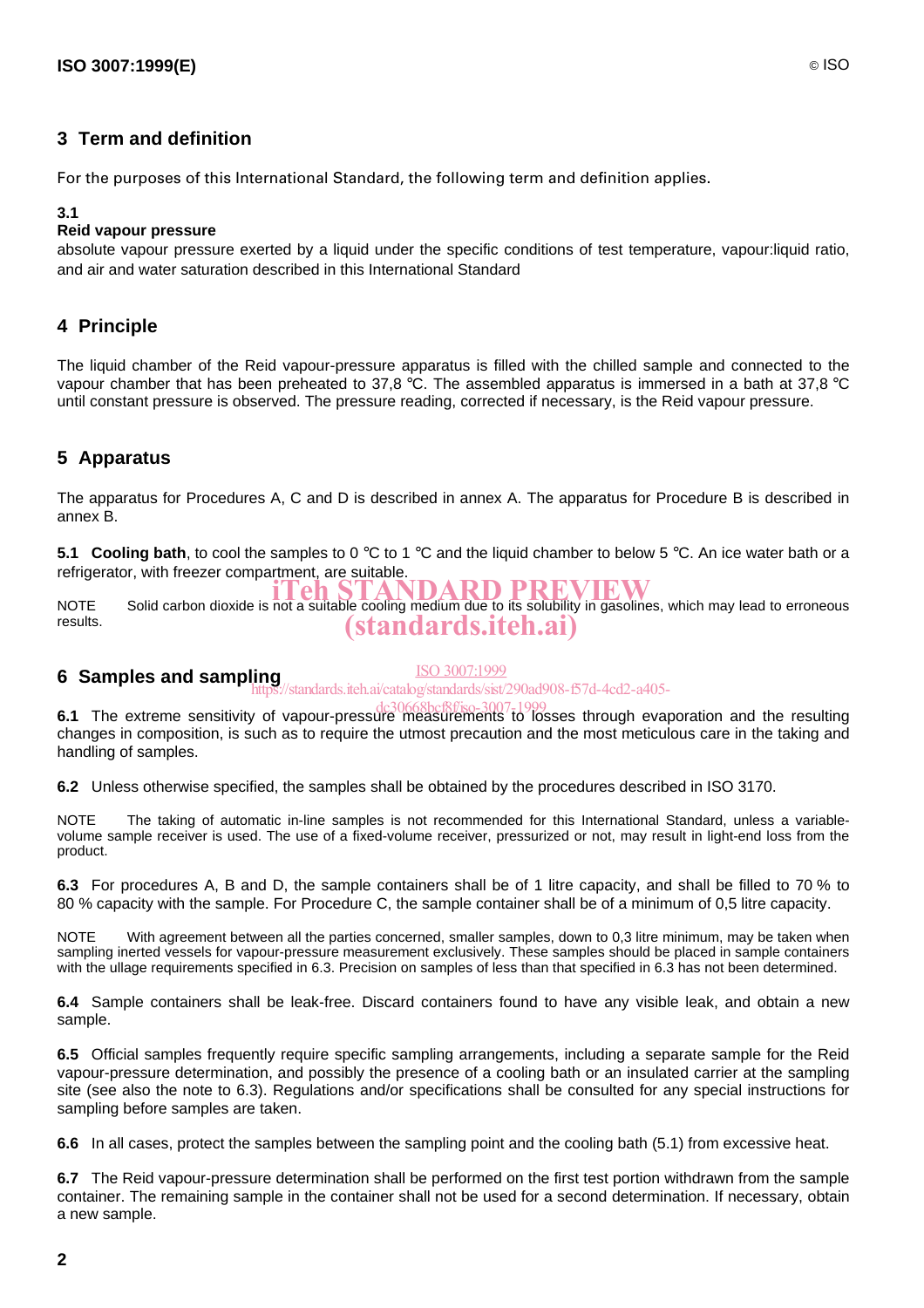**6.8** The sample container and its contents shall be cooled to 0 °C to 1 °C before opening. Sufficient time to reach this temperature shall be ensured by direct measurement of the temperature of a similar liquid in a like container placed in the cooling bath at the same time as the sample.

## **7 Sample preparation**

**7.1** With the sample at a temperature of 0 °C to 1 °C, remove the sample container from the cooling bath and wipe dry with absorbent material. Verify that the container is 70 % to 80 % full, either by visual examination if the container is transparent, or, if the container is not transparent, by the use of a suitable gauge.

**7.2** If the container is less than 70 % full, discard the sample. If the container is more than 80 % full, pour out enough sample to bring the volume in the container to within the 70 % to 80 % range. Under no circumstances shall any sample poured out be returned to the container.

**7.3** Reseal the container if necessary, and replace it in the cooling bath for a sufficient time for the temperature to equilibrate to 0 °C to 1 °C.

**7.4** For Procedures A, B and D only, remove the sample container from the cooling bath at 0 °C to 1 °C, open it momentarily, reseal it, and shake it vigorously for 10 s to 20 s. Return it to the bath for a minimum of 2 min. Repeat this procedure twice more, and then return the sample to the cooling bath until ready for sample transfer.

**7.5** For procedure C, do not disturb the sample in the cooling bath until it is removed for sample transfer.

## 8 Apparatus preparati<mark>on eh STANDARD PREVIEW</mark>

#### **8.1 Liquid chamber**

Completely immerse the open liquid chamber in an upright position in the cooling bath (5.1) for at least 10 min until it reaches a temperature below a 3Cd-decedures and B is and D also immerse the sample transfer connection (A.5 and Figure 1) for the same cooling period  $30668$  bcf $8f$  iso-3007-1999

(standards.iteh.ai)

NOTE The freezer compartment of the refrigerator may be used to minimize the time required.

#### **8.2 Vapour chamber**

The purged (see 11.1 to 11.3) vapour chamber and pressure sensor shall be connected together and placed in a water bath (A.3) at 37.8 °C to a depth that ensures that at least 25 mm of water is above the highest level of the vapour chamber. Keep it in the water bath for a minimum of 10 min, and do not remove it until the liquid chamber has been filled with sample.

### **9 Sample transfer**

**9.1** For Procedures A, B and D, remove the chilled sample container from the cooling bath (5.1), uncap it, and insert the chilled transfer connection (see Figure 1). Remove the liquid chamber from the cooling bath or refrigerator, empty it, or confirm that it is empty by inversion, and place it rapidly over the sample delivery tube of the transfer connection. Invert the entire system rapidly, so that the liquid chamber is upright with the end of the delivery tube extending to approximately 6 mm of the bottom of the liquid chamber. Fill the liquid chamber to overflowing, ensuring that the sample is free of air bubbles by lightly tapping the liquid chamber against the work surface. Withdraw the delivery tube from the liquid chamber while allowing the sample to continue flowing up to complete withdrawal. Figure 2 illustrates the above operations.

**CAUTION — Ensure that suitable containment of excess sample is provided, and that no potential ignition sources are adjacent. Make suitable provision for the safe disposal of excess sample.**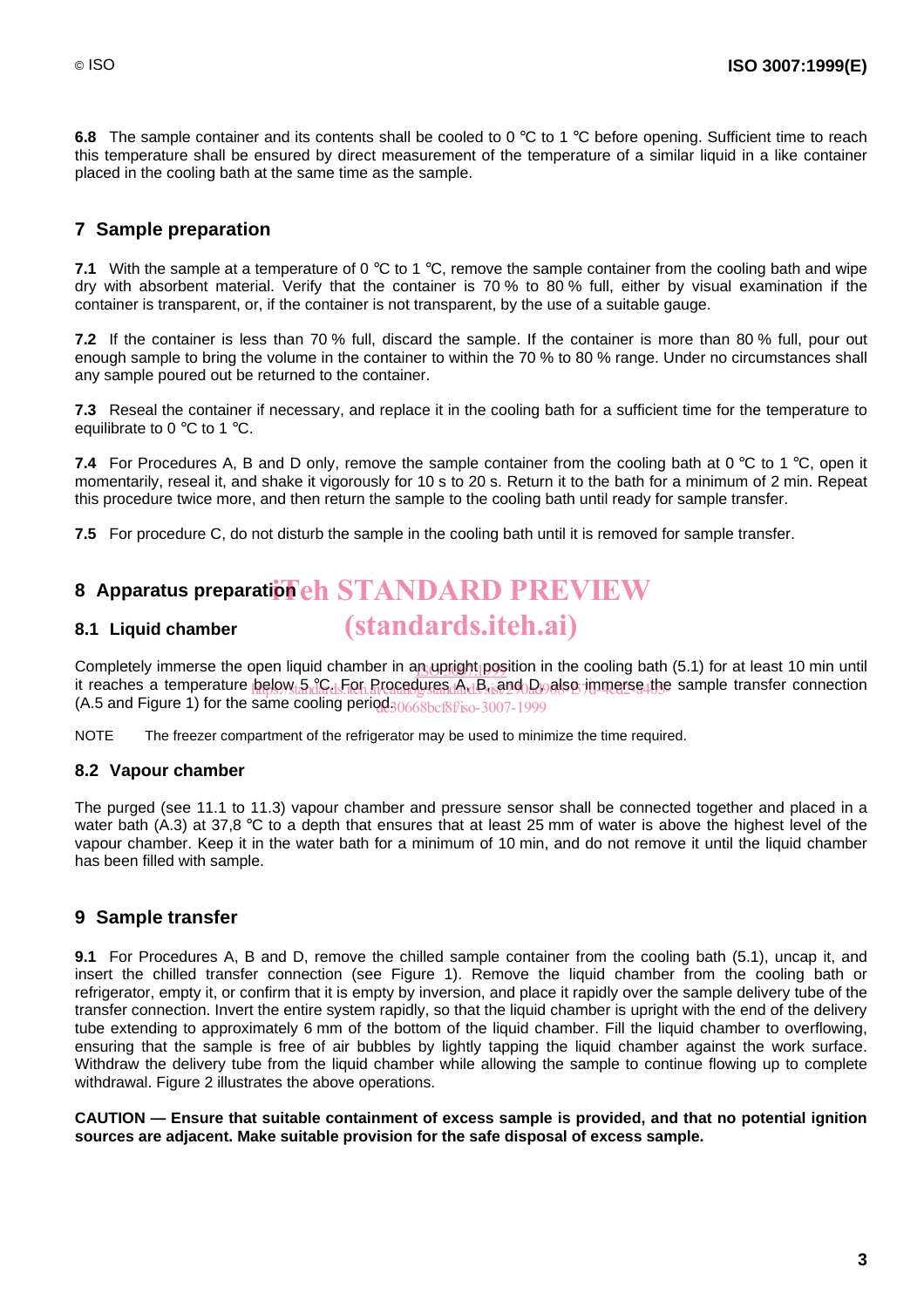

#### **Key**

- 1 Delivery tube
- 2 Stopper
- 3 Sampling tube





#### **Key**

- 1 Chilled sample transfer connection
- 2 Chilled liquid chamber
- 3 Vapour
- 4 Liquid
- 5 Chilled sample

### **Figure 2 — Simplified outline of sample transfer for Procedures A, B and D**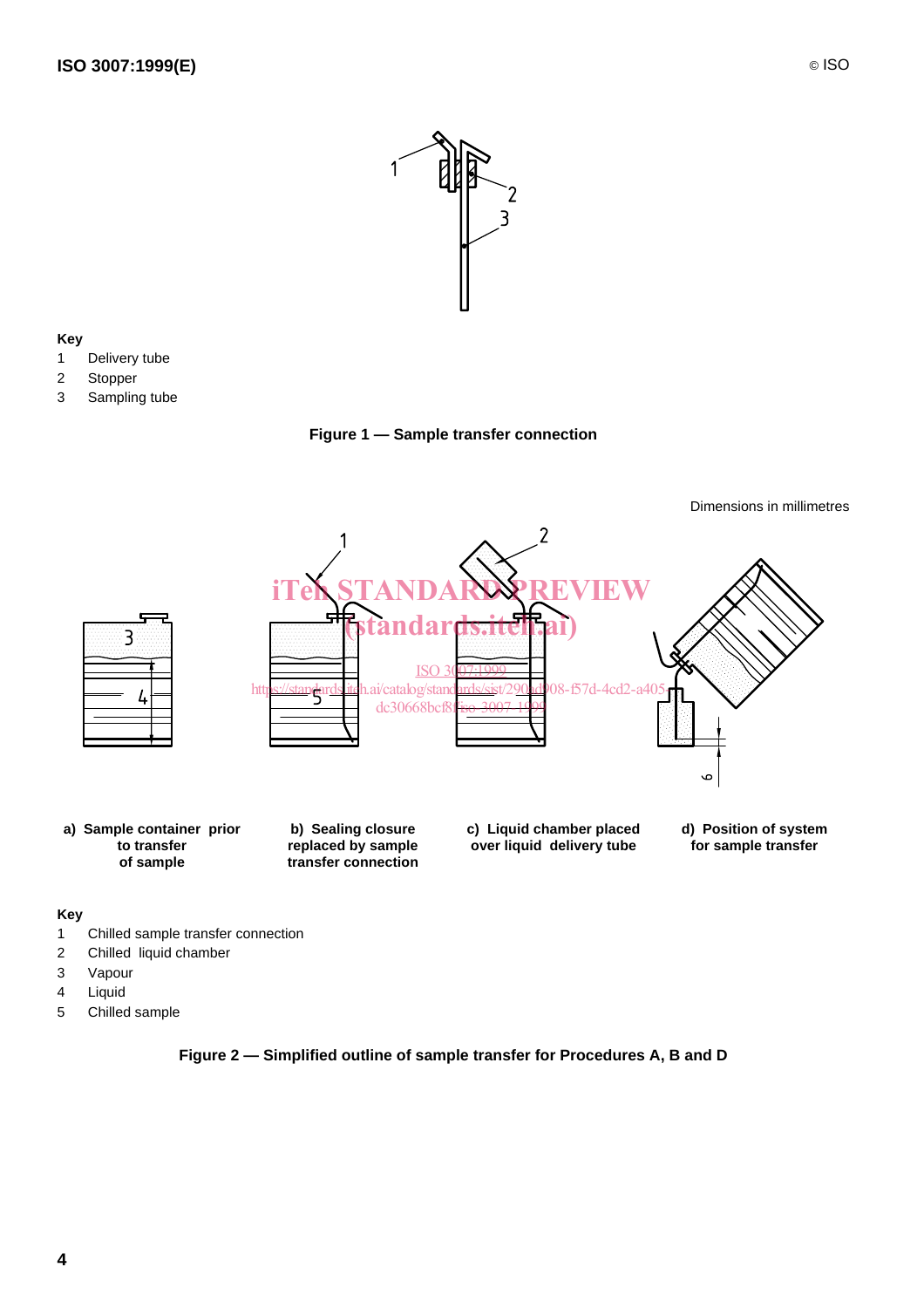**9.2** For Procedure C**,** use a safe method of displacement of the sample from the sample container to the liquid chamber which ensures that a chilled, unweathered sample is transferred. Self-induced pressure displacement by the procedure described in 9.2.1 to 9.2.3 is recommended.

**9.2.1** Remove the sample container from the cooling bath and allow it to warm to a temperature that will maintain a pressure above atmospheric pressure. Warm slightly if necessary, but not to above 35 °C.

**9.2.2** Connect an ice-cooled coil to the outlet valve of the sample container.

NOTE A suitable ice-cooled coil can be prepared by immersing a spiral of approximately 8 m of 6 mm diameter copper tubing in a 10 litre container of ice water.

**9.2.3** Connect the lower valve of the liquid chamber, removed from the cooling bath and emptied by inversion, to the ice-cooled coil. With the upper valve of the liquid chamber closed, open the outlet valve of the sample container and the lower valve of the liquid chamber. Open the upper valve of the liquid chamber slightly and allow the liquid chamber to fill slowly until it has overflowed by at least 200 ml. Control this operation so that no appreciable drop in pressure occurs at the lower valve of the liquid chamber. In the order named, close the upper and lower valves of the liquid chamber and then close all other valves in the sample system. Disconnect the liquid chamber and cooling coil. Because of the liquid-full condition of the liquid chamber, immediate attachment to the vapour chamber and opening of the upper valve is essential (see 10.1). See also the Caution to 9.1.

## **10 Procedure**

#### **10.1 Apparatus assembly**

Without delay, remove the vapour chamber from the water bath, shake it gently to remove free water droplets, and couple it to the filled liquid chamber as quickly as possible without spillage. Do not allow undue movement of the<br>vapour chamber that could promote exchange of the ambient air with the air at 37.8 °C in the vapour chamber vapour chamber that could promote exchange of the ambient air with the air at 37,8 °C in the vapour chamber. The coupling shall be completed within 10 s of the vapour chamber being removed from the water bath. If a two-valve liquid chamber is used (Procedure C), open the upper valve immediately after coupling is completed. https://standards.iteh.ai/catalog/standards/sist/290ad908-f57d-4cd2-a405-

#### 10.2 Introduction of the apparatus into the bath 0-3007-1999

#### **10.2.1 Procedures A and D**

Turn the assembled apparatus upside down and allow all the sample in the liquid chamber to drain into the vapour chamber. With the apparatus still inverted, shake it vigorously up and down eight times. With the gauge end up, immerse the assembled apparatus in the bath at 37,8 °C in an inclined position, so that the connection of the liquid and vapour chambers is below the water level. Carefully examine for leaks. If no leaks are observed, further immerse the apparatus to a vertical position, with the water level a minimum of 25 mm above the top of the vapour chamber. Observe the apparatus for leaks throughout the test and discontinue the test at any time that a leak is detected.

NOTE Liquid leaks are more difficult to detect than vapour leaks, and because the coupling between the chambers is normally in the liquid section of the apparatus, it should be given particular attention.

#### **10.2.2 Procedure B**

While holding the apparatus vertically, immediately connect the spiral tubing at the quick-action disconnect. Tilt the apparatus to  $20^\circ$  to  $30^\circ$  downward for 4 s to 5 s to allow the sample to flow into the vapour chamber without entering the tube extending into the vapour chamber from the pressure sensor. Place the assembled apparatus in the water bath in such a way that the bottom of the liquid chamber engages in the drive coupling, and the other end of the apparatus rests on the support bearing. Turn on the switch to begin the rotation of the assembled liquid-vapour chambers (see B.1). Observe the apparatus for leaks throughout the test (see the note to 10.2.1). Discard the test at any time that a leak is detected.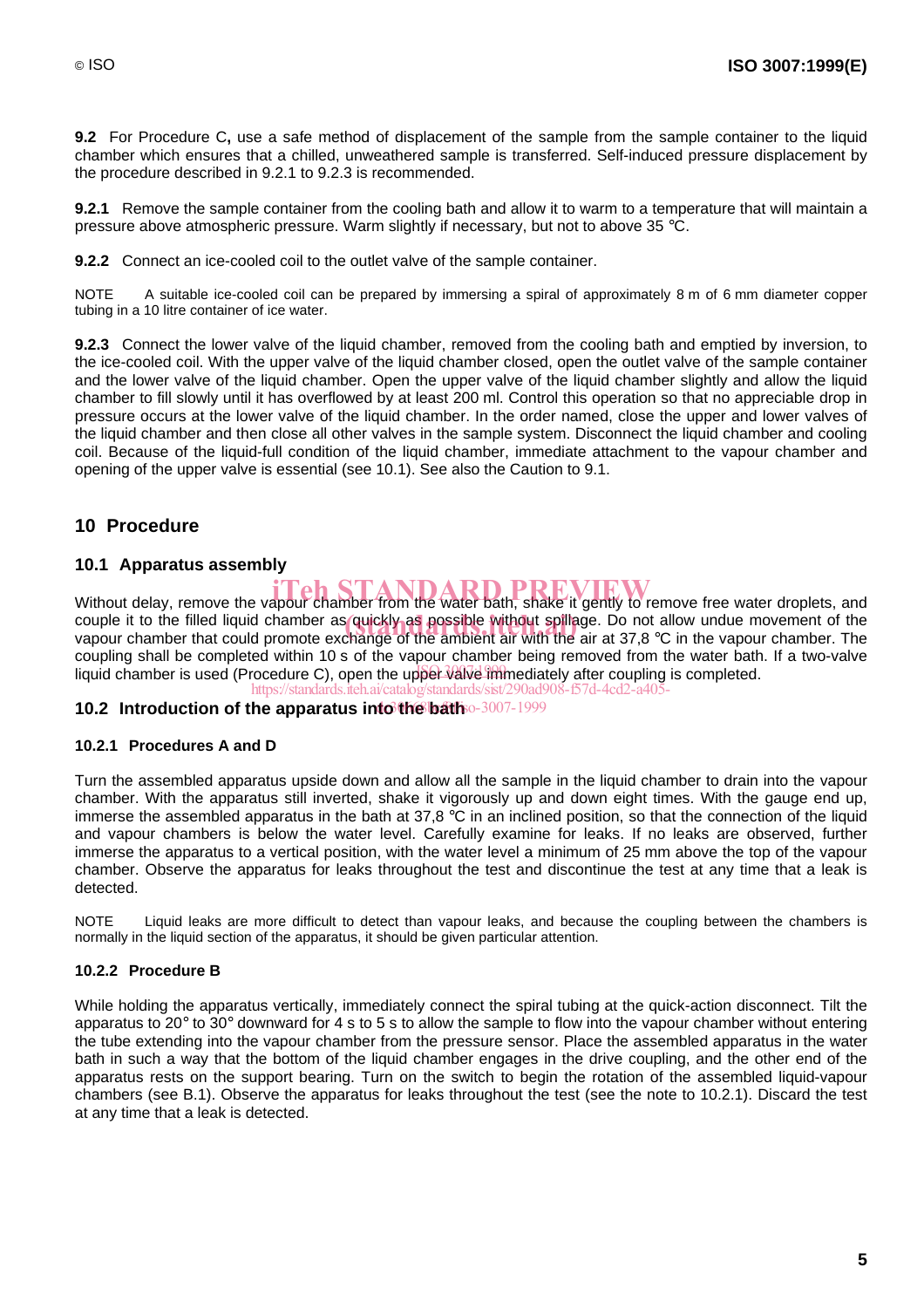#### **10.2.3 Procedure C**

With care, turn the assembled apparatus upside down and allow the sample in the liquid chamber to flow into the vapour chamber. Do not shake the apparatus. Re-invert the apparatus and immerse it in the bath at 37,8 °C in the manner described in 10.2.1. Continue to examine for leaks throughout the test as specified.

#### **10.3 Vapour-pressure measurement**

#### **10.3.1 Procedures A and D**

After the assembled apparatus has been in the water bath for at least 5 min, tap the pressure gauge (A.2) lightly and observe the reading. Withdraw the apparatus from the bath, invert it, and repeat the shaking action described in 10.2.1. Replace the apparatus vertically in the bath, and at further intervals of not less than 2 min, repeat this procedure at least four more times. Continue this procedure as necessary, until two consecutive gauge readings are the same. Read the final gauge pressure to the nearest 0,25 kPa and record this as the observed vapour pressure of the sample. Without delay, remove the apparatus from the bath, disconnect the pressure gauge (see the note below) and, without attempting to remove any trapped liquid in the gauge, check its reading against that of the verifying device (A.2.2) while both are subject to a common steady pressure that is within 1 kPa of the observed reading. If a difference is observed between the verifying device and gauge readings, this difference is applied to the observed vapour pressure to obtain the Reid vapour pressure of the sample.

NOTE Cooling the assembly, taking care not to cool the gauge, prior to disconnection will facilitate disassembly and reduce the escape of hydrocarbon vapours.

#### **10.3.2 Procedure B**

Carry out 10.3.1 without the removal of the apparatus and without the shaking procedure. For the pressure-gauge apparatus, the tapping and reading shall be as specified in 10.3.1, but for transducer apparatus, the tapping is not apparatus, the tapping and reading shall be as specified in Tu.3.1, but for transducer apparatus, the tapping is not<br>required. The checking and correction of the final pressure gauge or transducer readings shall be as spec 10.3.1.

#### ISO 3007:1999

#### **10.3.3 Procedure C** https://standards.iteh.ai/catalog/standards/sist/290ad908-f57d-4cd2-a405-

Carry out 10.3.1 without the removal of the apparatus and without the shaking procedure, as this could be hazardous. As an alternative to the manometer corrections to the observed vapour-pressure readings, a deadweight tester is recommended for vapour pressures above 180 kPa. The corrections are applied in exactly the same manner as those described for manometer-reading corrections.

NOTE Because the assembled apparatus is not shaken to promote equilibrium, it is likely that the time taken to two consecutive identical observed vapour pressures will be significantly longer than that for Procedures A, B and D.

### **11 Preparation of apparatus for next test**

**11.1** Thoroughly purge the liquid and vapour chambers, and the sample transfer connection, of residual sample by filling them with warm water above 32 °C, and allowing them to drain. Repeat this purging at least five times. Rinse the components several times with a light aliphatic petroleum distillate, then several times with acetone. Dry in a current of dry air. Place the liquid chamber in the cooling bath or refrigerator in preparation for the next test.

NOTE Suitable distillates for washing the components include petroleum spirit, petroleum naphtha, heptane and 2,2,4-trimethylpentane.

**11.2** If the purging of the vapour chamber is done in a bath, close the top and bottom openings of the chamber as they pass through the water surface to avoid small films of floating sample.

**11.3** Disconnect the pressure gauge from the verifying device and remove trapped liquid in the Bourdon tube of the gauge by repeated centrifugal thrusts by hand. Hold the gauge between the palms of the hands, with the right hand on the face of the gauge and the threaded connection forward. Extend the arms forward and upward at an angle of 45°, and then swing the arms rapidly through an arc of approximately 135°. Repeat this operation at least three times, or until all liquid has been expelled from the gauge. In the correct operation of Procedure B, liquid shall not reach the pressure gauge or transducer. If liquid is observed or suspected to have reached the gauge, purge it as specified above. The transducer has no cavity to trap liquid, but ensure that there is no liquid in the T-handle